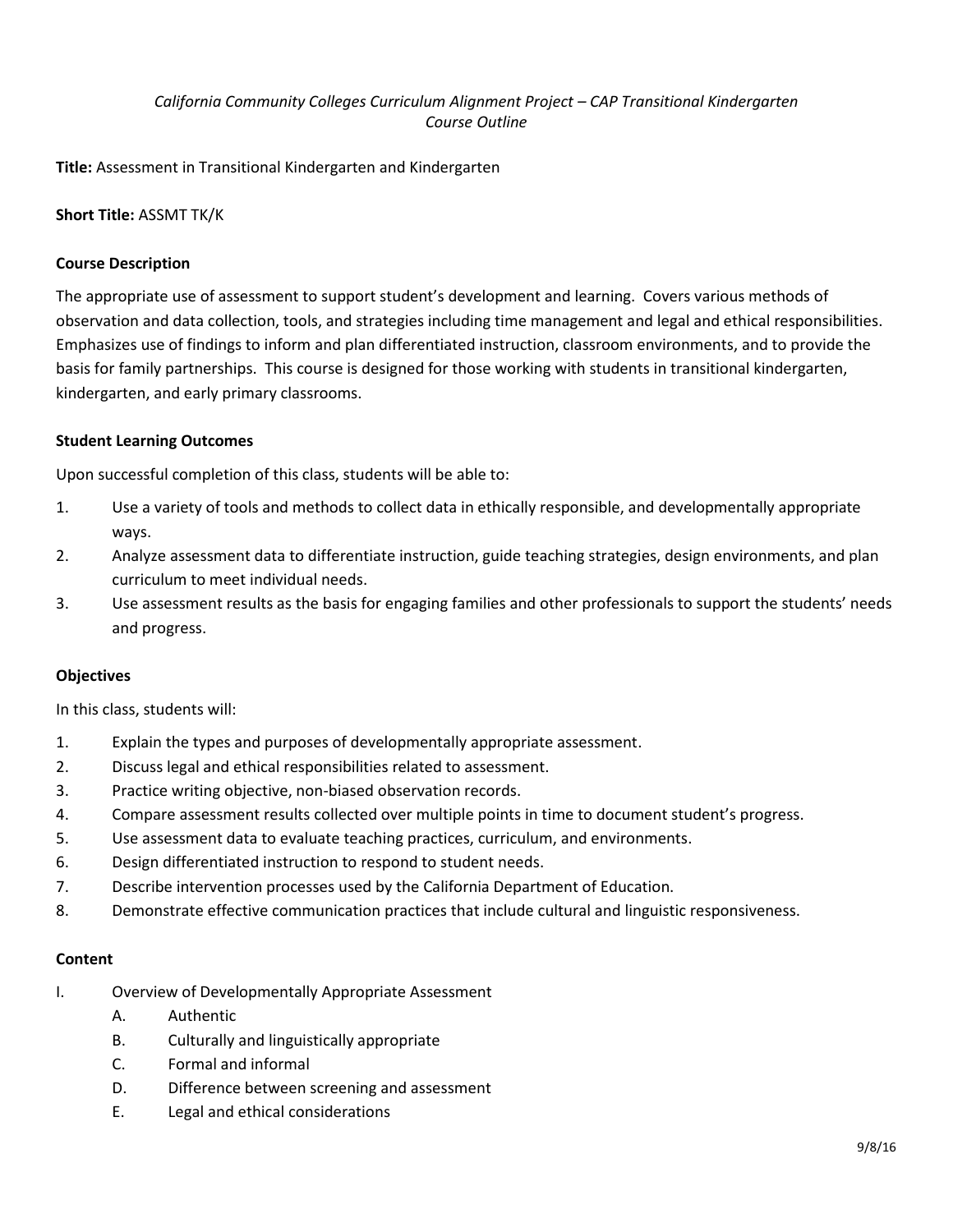- F. Bias
- II. Common assessment tools and methods
	- A. District, state, and nationally adopted tools
	- B. Selecting tools for different purposes
	- C. Methods for collecting data
	- D. Methods for organizing and recording data
	- E. Other considerations such as
		- 1. Time management
		- 2. Duration and frequency
		- 3. Multiple strategies
		- 4. Balance of teaching and assessing
		- 5. Objective and subjective language
		- 6. Situational factors
- III. Assessing for specific purposes
	- A. Developmental benchmarks
	- B. Identification of special needs
	- C. Differentiated instruction
		- 1. Environment
		- 2. Instruction
		- 3. Assessment
	- D. Intervention
		- 1. Current intervention models as identified by the state of California Department of Education.
		- 2. Universal Design for Learning (UDL)
		- 3. Student study team process
		- 4. The referral and Individualized Educational Plan (IEP) process
	- E. Communicating with families and other professionals
		- 1. Formal and informal communication
		- 2. Family and school partnerships
		- 3. Roles and responsibilities of team members
		- 4. Culturally and linguistically responsive communication
		- 5. Other professional collaboration
	- F. Other such as
		- 1. Improve teacher practices
		- 2. Assessment of quality

## **Sample/Potential Assignments and Methods of Evaluation**

| <b>Written Assignments</b> | Method of Evaluation: Written observation report   |
|----------------------------|----------------------------------------------------|
|                            | I that demonstrates the student's understanding of |